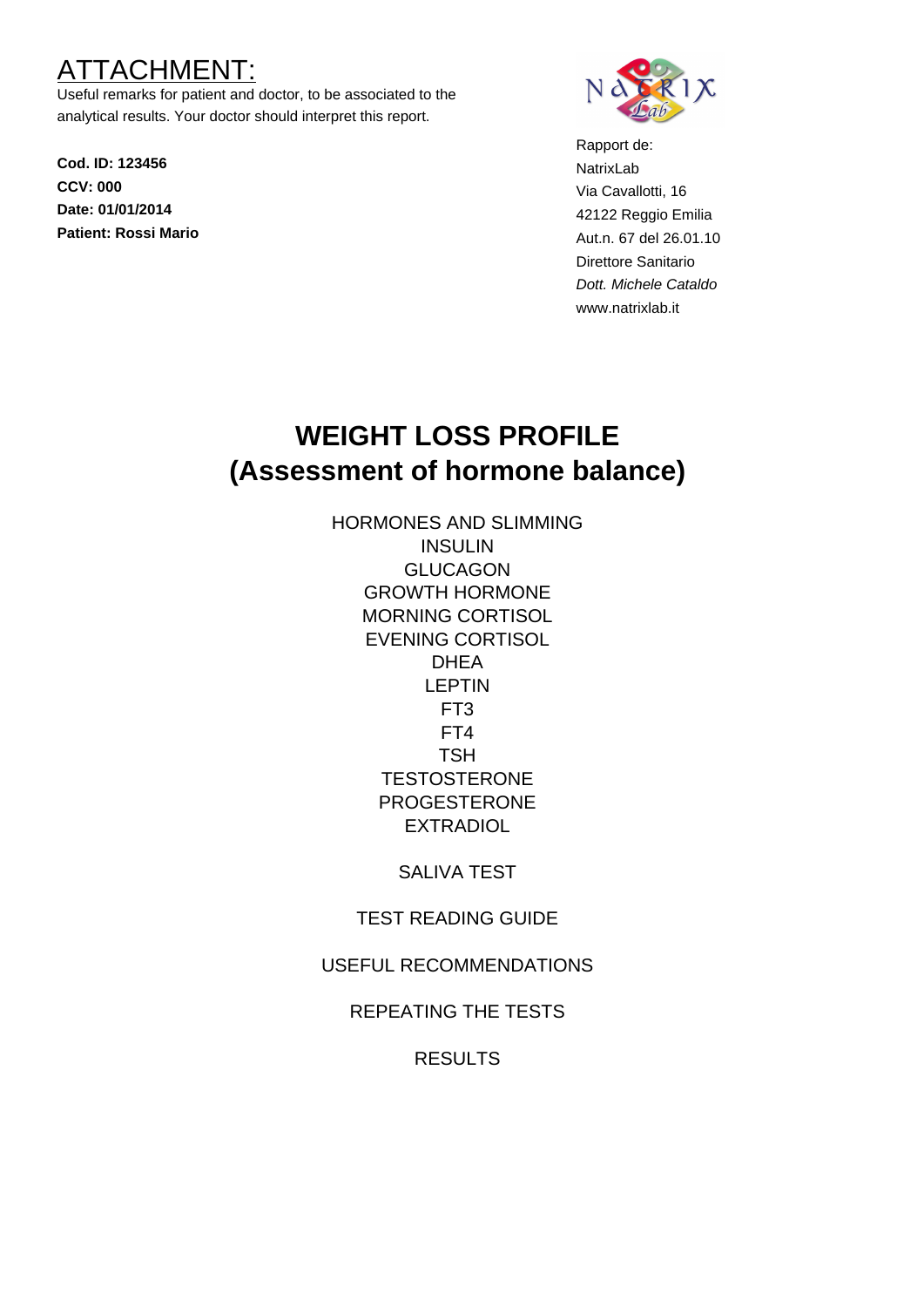NatrixLab - Via Cavallotti, 16 - 42100 Reggio Emilia - Tel. (++39) 0522 232606 - www.natrixlab.it Pag 2/10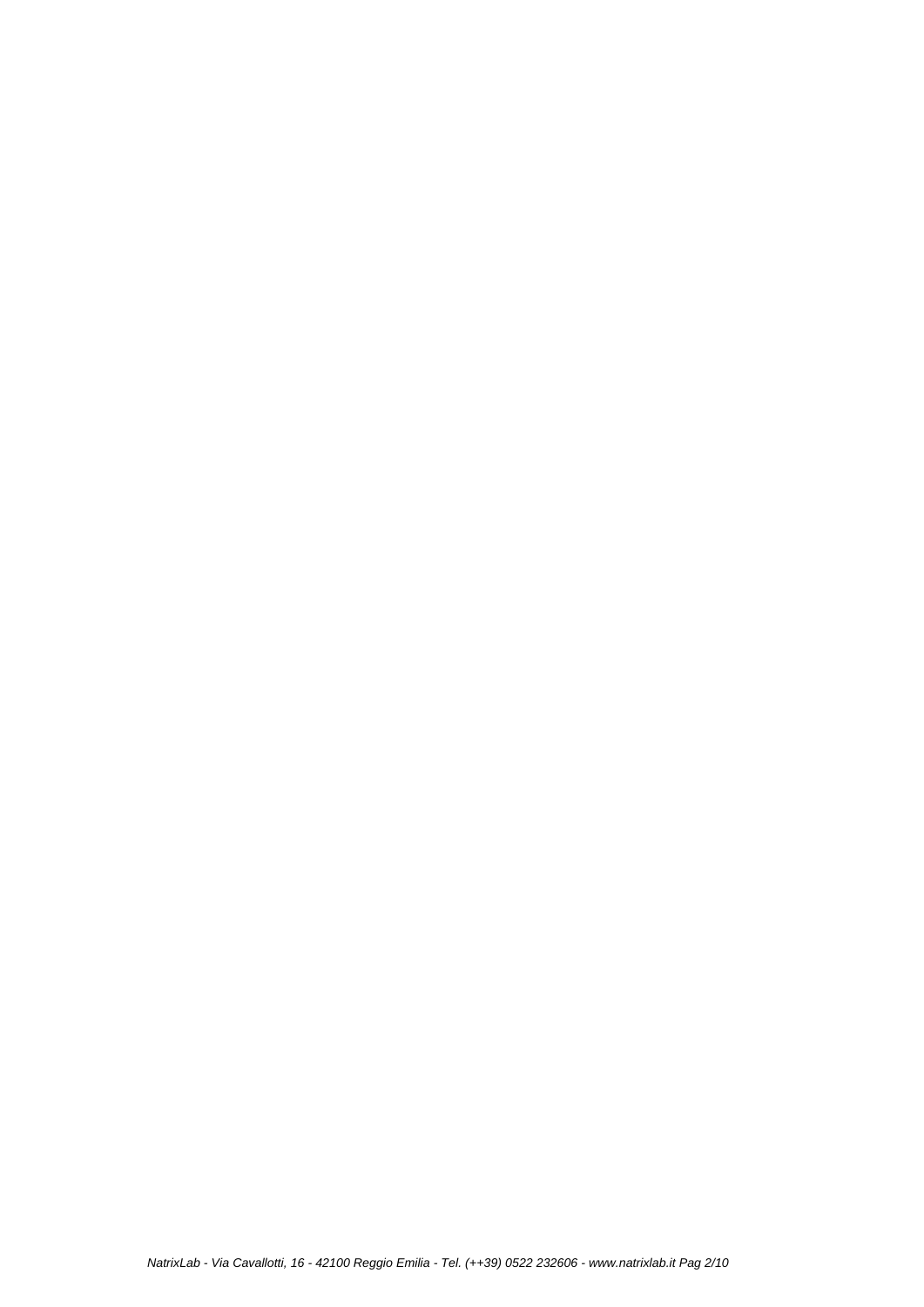# **HORMONES AND SLIMMING**

Even when one is motivated and convinced in wishing to lose weight, the attempt is not always successful. Hormones are endogenous substances produced by the endocrine system, which act as messengers and which answer the various needs and requirements of the organism. Hormones are produced by glands inside the body, which secrete them according to the stimuli from the nervous system: in the central nervous system, the glands which secrete hormones are the hypothalamus and the hypophysis, at neck level, the parathyroid and thyroid, and in the abdomen, the adrenal glands, the pancreas and the sexual glands (ovaries in women, testicles in men).Every hormone has different functions and is secreted or activated only when necessary; for most of one's life, it circulates in the blood linked to proteins which keep it inactive but ready for use.The biological clock follows certain circadian rhythms, the light-dark and sleep-wake cycles, which, if not respected, can cause innumerable disturbances, as well as difficulty in losing weight.

Some hormones act in the mechanisms of appetite regulation and nutrient storage for energy purposes, and consequently in the weight loss and weight gain mechanisms.At times, it is sufficient to control hormones instead of calories in drawing up a diet.

Let's see what they are and how they work:

# **INSULIN**

Insulin is the anabolic hormone which transfers glucose from the blood flow to the cells of the entire organism. It is secreted after the introduction of carbohydrates when eating and is proportional to their quantity. It is also produced by the beta cells of the pancreas and when it increases, the production of cholesterol and the storage of fats in the fat cells are also activated.

The properties of insulin are therefore to facilitate the passage:

- of the glucose from the blood to the cells, thus lowering the glycaemia level
- of amino acids from the blood to the cells, i.e. an anabolic function, since it stimulates the synthesis of protein inside the cells, including muscle cells
- of fatty acids from the blood to the cells, also stimulating the synthesis of fatty acids and inhibiting lipolysis.

Organ fat plays a leading role in the development of resistance to insulin, because it releases substances which contribute to the development of the same.

In overweight and obese subjects, the risk of developing insulin resistance, and consequently diabetes mellitus type II, doubles when the weight increases by 20% compared to the individual's ideal body mass index. With age, overweight and physical inactivity alters and increases the secretion of insulin.

# **GLUCAGON**

This hormone, produced by the alpha cells of the pancreas, is the antagonist of insulin. It has a catabolic function, it promotes glycogenolysis, it stimulates the mobilisation of fats, i.e. lypolysis, and increases cardiac muscle contraction strength, stimulating the secretion of catecholamines. It gives stamina, ready-to-use energy and favours slimming because it stimulates the organism to burn stored fats. It is secreted in the case of a fall in glycaemia and during physical activity requiring the burning of energy.

# **GROWTH HORMONE (GH)**

The GH is secreted by the anterior hypophysis, and it has more frequent peaks in the early hours of the night. As the name itself indicates, it is the hormone *par excellence* which favours the growth of the skeleton, since it increases protein synthesis and fixes the proteins in the muscles. However, it has other important functions:

- it favours the mobilisation and use of fats as a source of energy. In particular, it increases the oxidisation of the fatty acids into ketone bodies, favouring weight loss;
- it decreases insulinemia and glycaemia, increasing the secretion of glucagon.

The secretion of GH is increased by the practice of sport, as well as by keeping the glycaemia level low by choosing meals prevalently of protein and with a low glycaemic load. In adults, GH guarantees muscular and bone nutrition, increasing the muscular mass and decreasing the fatty mass. Obese subjects have low GH production.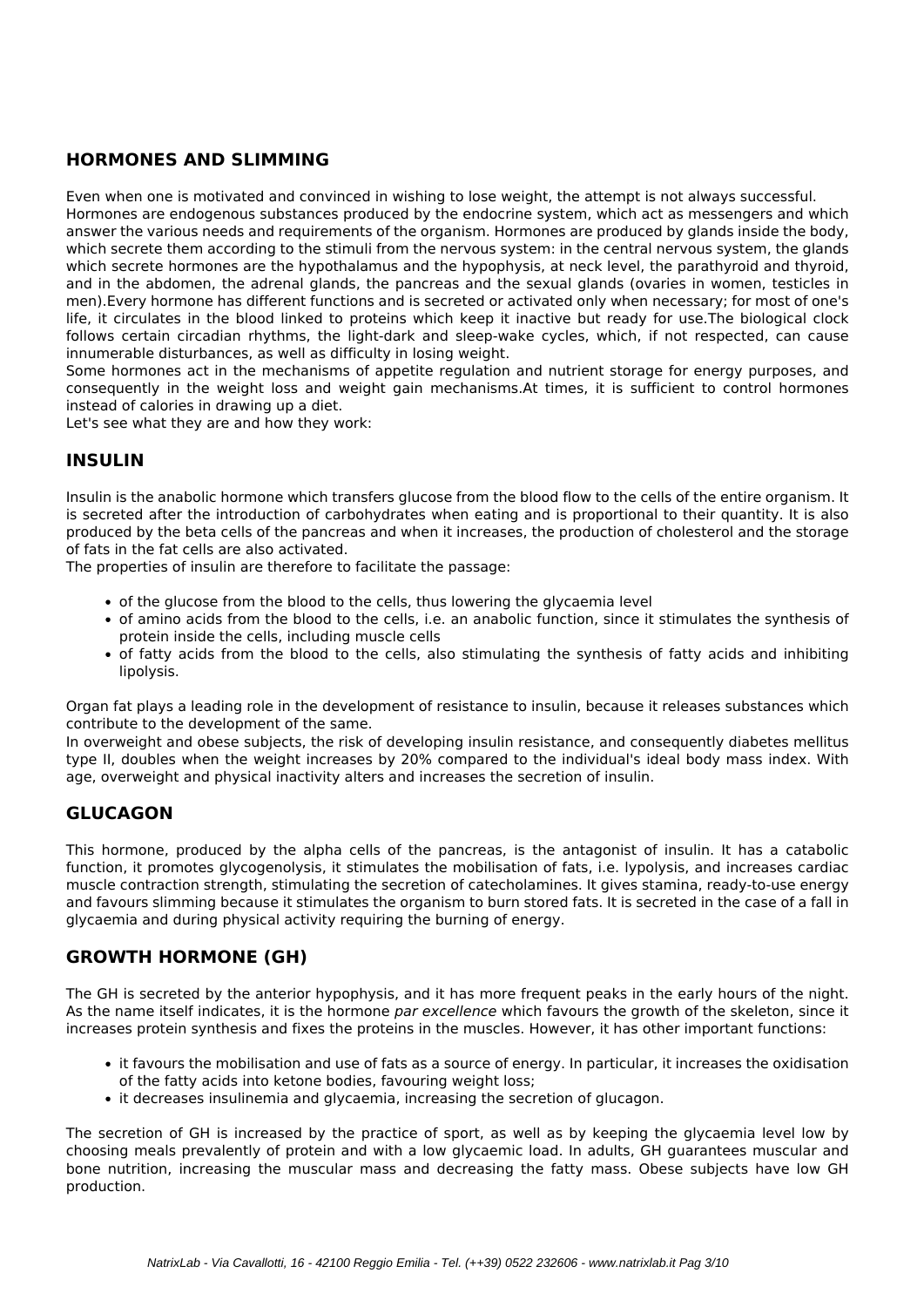# **CORTISOL**

Cortisol is produced by the adrenal glands in response to the pituitary hormone ACTH.

This hormone is also known as the "stress hormone" since increased levels are found in the case of strong psycho-physical stress or after very intense physical activity.

In order to preserve and prepare the organism to survive heavy stress conditions, the cortisol acts by increasing the cardiac range, glycaemia and hepatic gluconeogenesis, by stimulating the secretion of glucagon and by reducing the activity of the insulin. It also reduces the immune defences with an anti-inflammatory action. It accelerates and favours osteoporosis if the increase is chronic; it favours protein catabolism in the case of a shortage of sugars, and the mobilisation and use of fatty acids, although in some areas it stimulates lipogenesis: it stimulates the development of subcutaneous fat especially in the trunk and abdomen.

An increase of cortisol in circulation is also found in the case of prolonged fasting or incorrect eating habits. For example, missing breakfast or eating a very large single daily meal increases cortisol levels. A stable condition of excess cortisol can lead to high blood pressure, hair loss, muscular weakness and atrophy, alterations in the menstrual cycle, frequent infections, loss of libido, osteoporosis, head aches and depression.

#### **DHEA**

DHEA, or dehydroepiandrosterone, is a hormone produced by the adrenal gland in response to the pituitary hormone ACTH, starting from cholesterol. In fact, all the sexual hormones (testosterone, oestrogens, progesterone) and cortisol, derive from this hormone.

The main functions are:

- to regulate and stimulate the sexual functions, libido and the secondary sexual characteristics
- to stimulate the production of myelin, which is important for the protection of the nervous system
- to increase muscular and bone tissue nourishment
- to mobilise and use fats for energy purposes
- to increase basal metabolism, favouring weight loss
- to prevent osteoporosis and degenerative neurological diseases
- to slow down ageing and to increase long life

DHEA represents a counter-regulator of the action of cortisol and modulates the damaging effects induced by an excess of cortisol. The maximum secretion of DHEA occurs in puberty and continues until 25-30 years of age, after which it begins to decrease physiologically.

#### **LEPTIN**

Leptin inhibits appetite and increases energy consumption. Produced above all by white fat cells: they increase the secretion of this hormone when fat reserves increase. The increase of leptin sends a signal to the brain (to the hypothalamus) to reduce the intake of food. Hunger and the search for food are desires stimulated by a fall in the leptin and insulin levels in the plasma.

Apart from regulating appetite, it also regulates thyroid activity and it reinforces the immune system.

# **THYROID HORMONES**

The thyroid hormones are secreted by the thyroid, a small endocrine gland positioned below the "Adam's apple", in response to **Thyreotropin (TSH)** produced by the hypophysis. The most important are **Triiodothyronine (T3)** and **Thyroxine (T4).** The highest levels are secreted during the night and in the early morning, while they decrease considerably from the afternoon to the evening.

The main functions of these hormones are:

- to increase thermogenesis and basal metabolism, consequently increasing the daily caloric expenditure;
- to act on the regulation of the glucidic lipid metabolism;
- to increase protein synthesis and muscular nutrition, but if this is excessive, they lead to the contrary effect, i.e. muscular catabolism;
- to increase cardiac muscular contraction and blood pressure;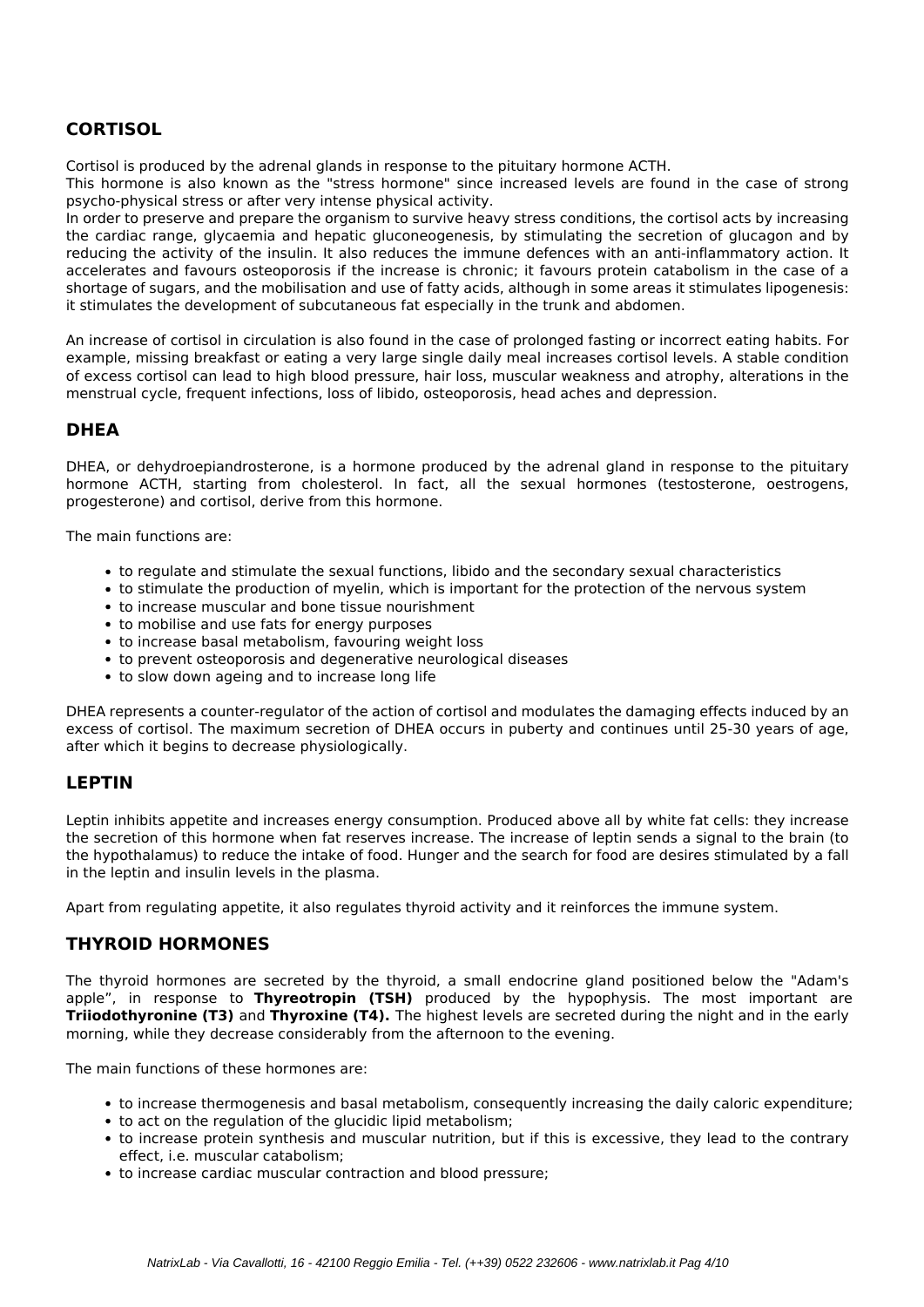• to favour the absorption of vitamin B12 and iron.

The active form of the thyroid hormones is represented by T3, while T4 is about 15 times less active. Overweight and obesity increases the speed of the disposal of T3, thus metabolism slows down with a consequent risk of weight increase. In the case of hypothyroidism, basal metabolism falls by 40%, while on the contrary, in hyperthyroidism subjects, it increases by as much as 50%.

#### **TESTOSTERONE**

This an androgynous hormone, produced by the sexual glands. It performs a fundamental activity during male development. In adults it favours the growth of body hair, maintenance of the secondary sexual characteristics and the onset of baldness. It maintains libido, stimulates spermatogenesis, the production of erythropoietin and muscular nutrition.

In male overweight and obesity, the levels of testosterone in plasma fall, with a corresponding increase in the oestrogen levels, because of the activity, at the adipose level, of aromatase enzyme which transforms the testosterone into extradiol. This greater presence of "female" hormones involves a partial redistribution of fat tissues on thighs and buttocks and gynaecomastia. In addition to these unpleasant effects, low concentrations of testosterone favour loss of muscle mass.

#### **PROGESTERONE**

This is a steroid hormone, derived from cholesterol. It is a female sexual hormone, responsible for ovulation, fertility and the menopause. Its concentration is very important in the embryo implantation phase and during the wholes pregnancy. Concentrations are much lower, however, in the follicular phase and during menstruation. Furthermore, progesterone is a thermogenic hormone, i.e. favouring body temperature increase of about 1°C. Being secreted mainly in the post ovulation phase, women consume more calories in this phase of the cycle.

# **OESTROGENS**

Female sexual hormones. Oestrogens stimulate the development of the secondary female characteristics, they allow for fecundation and pregnancy, and they regulate the menstrual cycle, as well as the distribution of body fat, favouring the deposit on hips, buttocks, thighs and abdomen. They exercise a protective action against osteoporosis; they protect against the cardiovascular and arteriosclerosis risk. They also stimulate lipolysis in the muscular and adipose tissue, and they regulate many brain functions such as memory. They also influence the thyroid hormones, with an antagonist action, and insulin, increasing its action.

However, an excessive concentration of oestrogens can expose a woman to a greater risk of developing certain forms of cancer, such as breast cancer, insulin resistance and infertility.

The oestrogen level changes according to body weight, therefore keeping weight under control influences the balance of the sexual hormones.

# **EXTRADIOL**

Female sexual hormone, produced from testosterone. It intervenes above all in the woman's sexual development phase, but it also regulates other process of the organism: it protects against osteoporosis and the cardiovascular risk.

#### **SALIVA TEST**

Saliva contains mucins, digestive enzymes, electrolytes, immunoglobulins and hormones. The hormones passively pass through the membrane of the saliva glands and reach the saliva only in a small percentage; the percentage corresponds to the "free" hormone, i.e. not linked to other proteins. This percentage corresponds to the active part of the hormones in circulation.

Unlike saliva, 95-99% of the hormones in the blood are linked to proteins, and they are not bio-available and therefore they are inactive. Many studies show that the concentrations of hormones in saliva corresponds to those found in blood serum. Furthermore, it is very simple to take a saliva sample, without any stress, and the sample remains stable for a long time.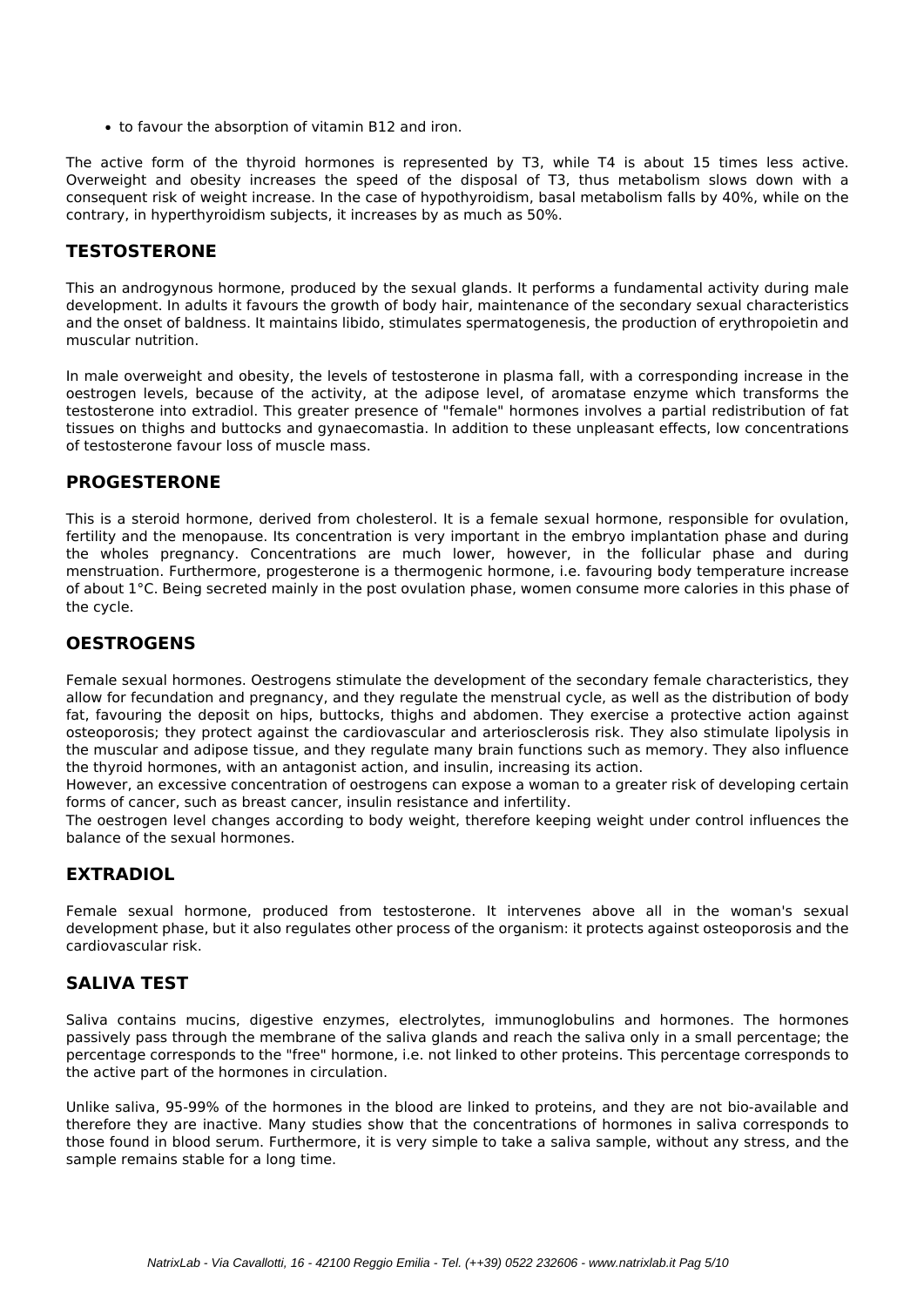### **USEFUL RECOMMENDATIONS**

The process of slimming and of structuring a correct diet can be influenced and favoured by lifestyle: favouring foods with a lower glycaemic index, practising a certain type of physical activity, and following the body's natural circadian rhythms. For that matter, it is a good rule and certainly a good start for improving well-being, to avoid smoking, eating wrong foods and at irregular times, and a sedentary lifestyle.

# **REPEATING THE TEST**

Repeating the test every 3-4 months is recommended. In the case of therapeutic monitoring, or disease, the test should be repeated according to the recommendations of the patient's doctor. In the case of difficulty in interpreting the result or in the case of diseases already in progress, the opinion of a specialist, who can give targeted therapeutic support, should be sought.

# **IMPORTANT**

The results of the test must always and in any case be examined by the doctor considering the clinical situation of every single patient.This test cannot be reproduced partially.

The laboratory results, graphs and explanations contained in this dossier must not be considered as a medical diagnosis. It only represents an instrument available to the patient's own doctor, who can use it together with the findings of a medical examination or other diagnostic tests, to formulate a correct therapy and to diagnose the subject's state of well being.

#### *TEST READING GUIDE*

Key

- GREEN TRAFFIC LIGHT: the result is in the range of normal values
- RED TRAFFIC LIGHT: the result is outside the range of normal values
- RANGE OF NORMAL VALUES: indicated by the blue line

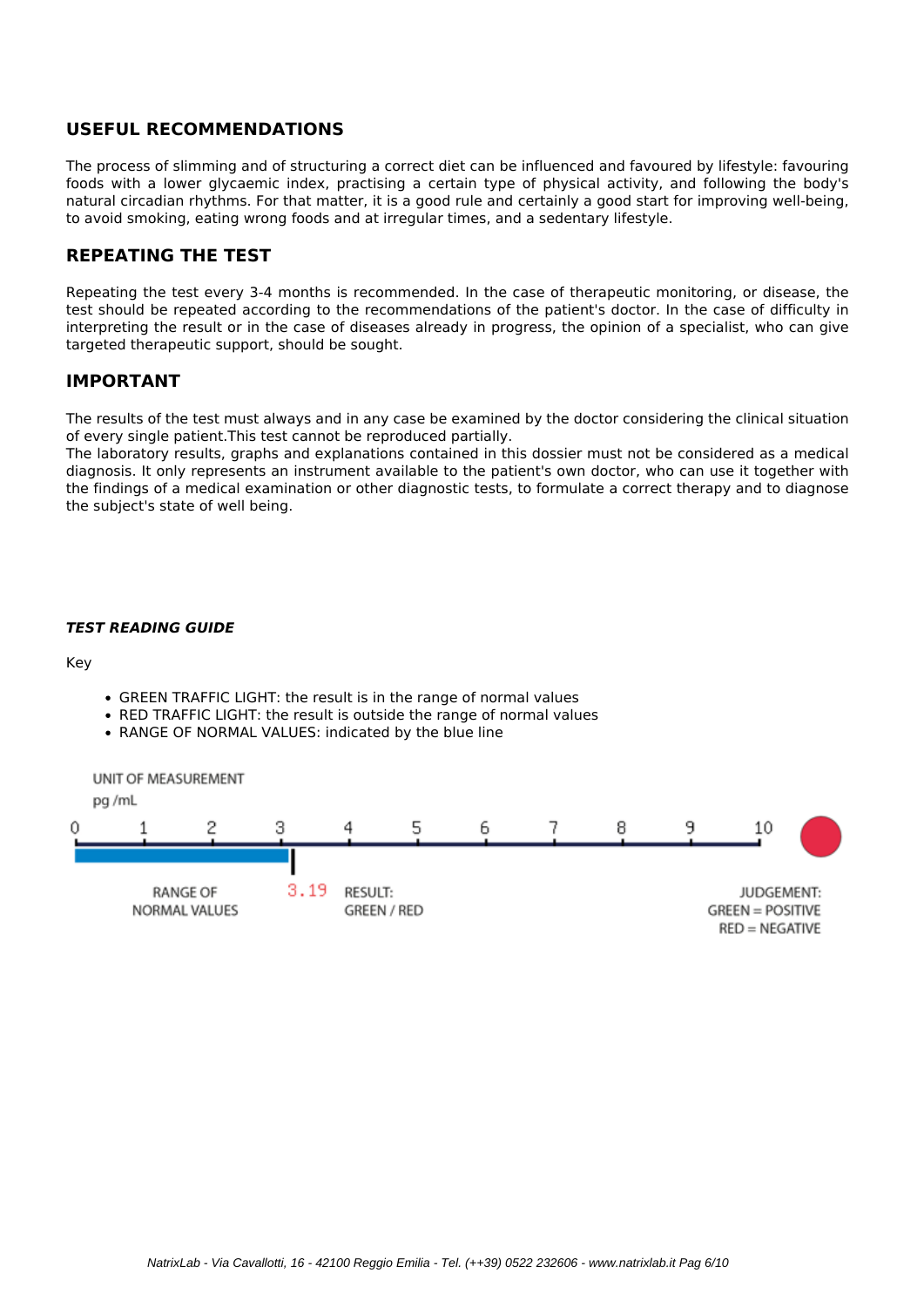

**Cod. ID: 123456 CCV: 000 Date: 01/01/2014 Patient: Rossi Mario**



Rapport de: NatrixLab Via Cavallotti, 16 42122 Reggio Emilia Aut.n. 67 del 26.01.10 Direttore Sanitario *Dott. Michele Cataldo* www.natrixlab.it

**WEIGHT LOSS PROFILE (Assessment of hormone balance)**

Dott.ssa Ausilia Rausa

Alane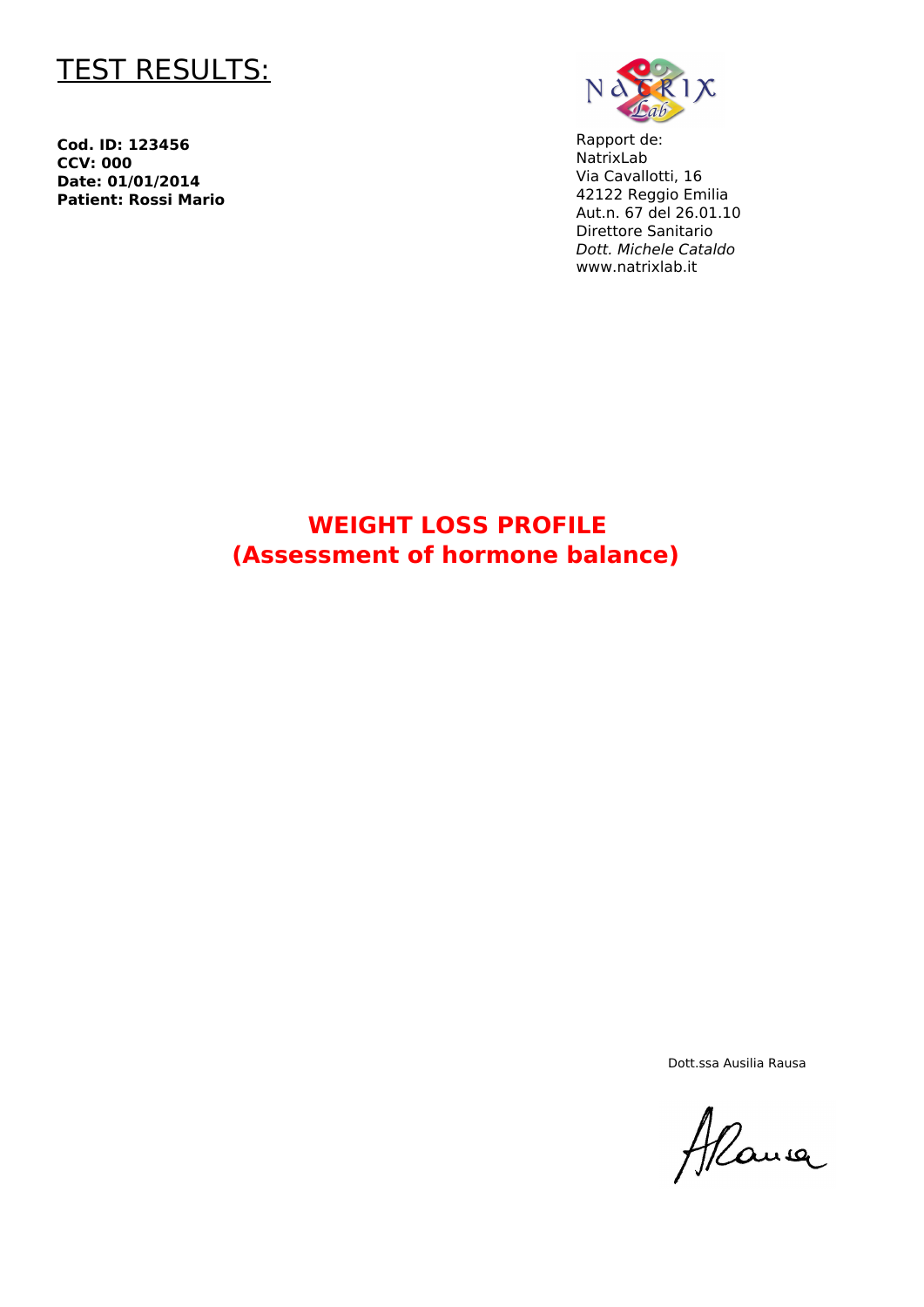NatrixLab - Via Cavallotti, 16 - 42100 Reggio Emilia - Tel. (++39) 0522 232606 - www.natrixlab.it Pag 8/10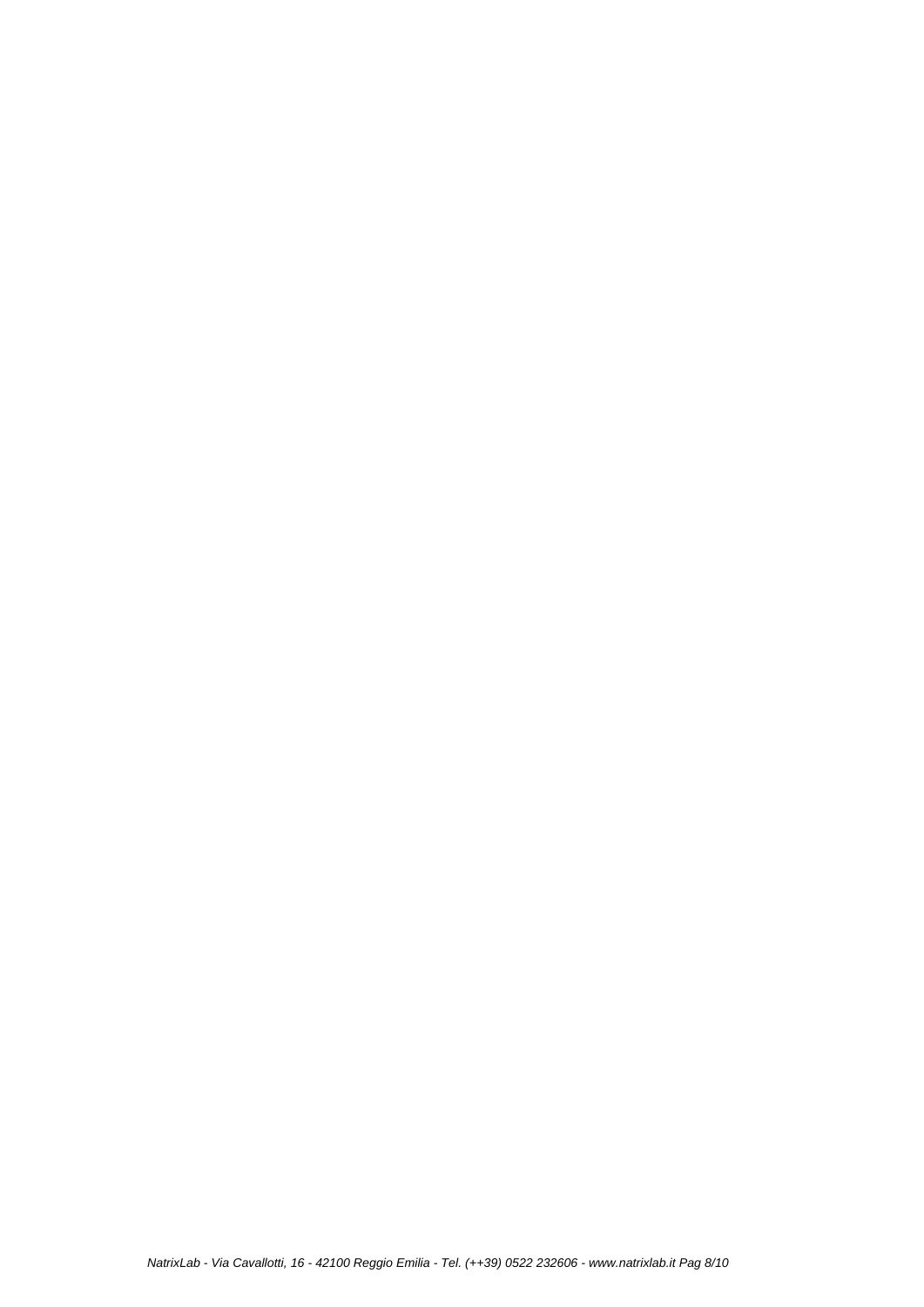# Results

Insulin